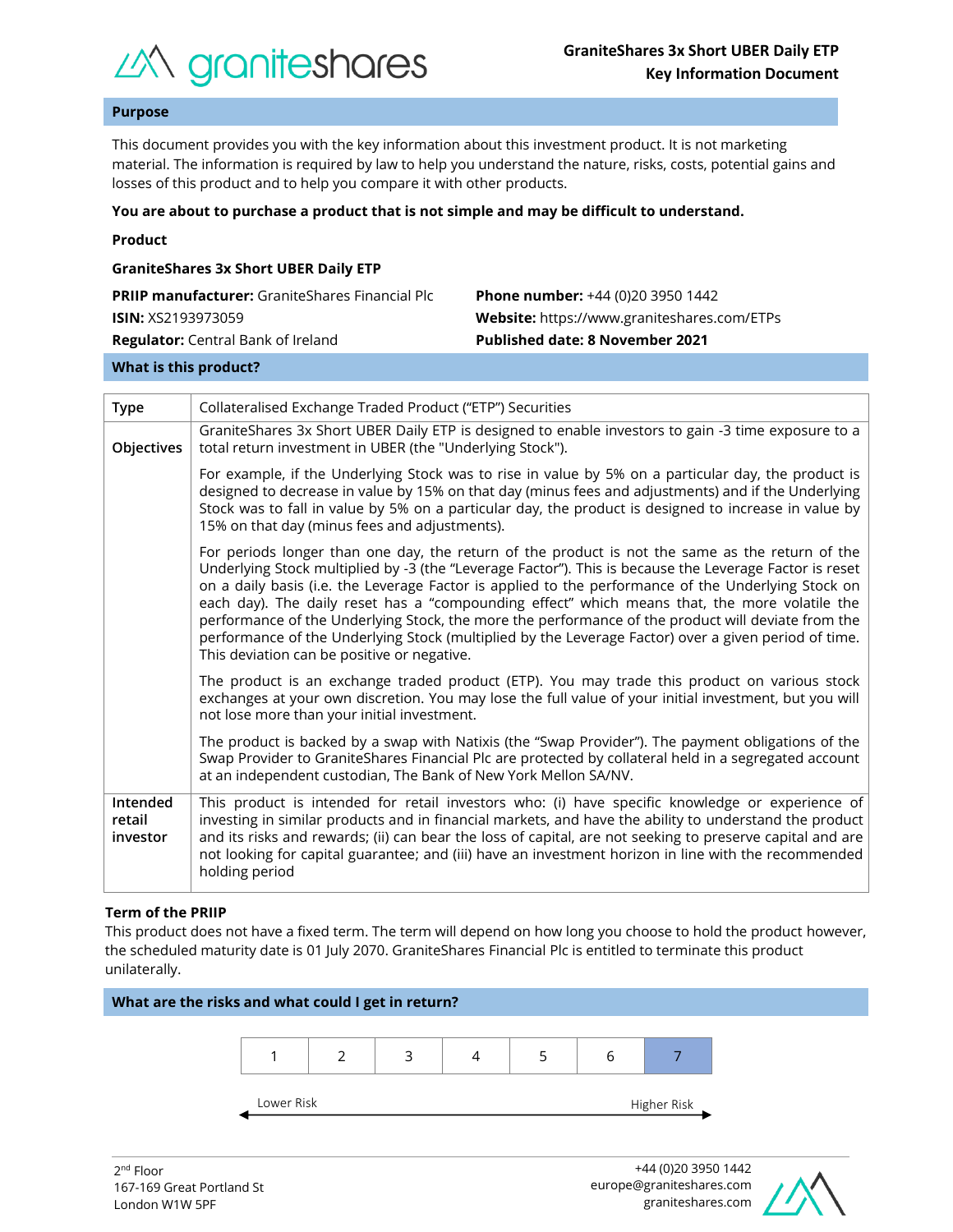# **GraniteShares 3x Short UBER Daily ETP Key Information Document**

What you might get back after costs  $\sim$  \$3633.82 Average return (%)  $\sim$  -63.64%

What you might get back after costs | \$8956.31 Average return (%) and the set of the set of the set of the set of the set of the set of the set of the set of the set of the set of the set of the set of the set of the set of the set of the set of the set of the set of t

What you might get back after costs  $\vert$  \$10114.19 Average return (%) and the set of the 1.16%





The risk indicator assumes you hold the product for 1 day. The actual risk can vary significantly if you hold the product for a longer timeframe and you may get back less. You may not be able to sell your product easily, or may have to sell at a price that significantly impacts on how much you get back.

The summary risk indicator is a guide to the level of risk of this product compared to other products. It shows how likely it is that the product will lose money because of movements in the markets or because we are not able to pay you.

We have classified this product as 7 out of 7, which is the highest risk class.

This rates the potential losses from future performance at a very high level, and poor market conditions are very likely to impact the performance. This product does not include any protection from future market performance, so you could lose some or all of your investment. If we are not able to pay you what is owed, you could lose your entire investment.

**Be aware of currency risk.** If you receive payments in a currency different to that of your home jurisdiction, the final return you will get will depend on the exchange rate between the two currencies. This risk is not considered in the indicator shown above.

**Investment \$10,000**

**Scenario**

**Unfavourable Scenario**

**Moderate Scenario**

**Stress Scenario**

## **Performance Scenarios**

The figures shown include all the costs of the product itself but may not include all the costs that you pay to your advisor or distributor or broker. The figures do not take into account your personal tax situation, which may affect how much you get back.

This table shows the money you could get back over the recommended holding period, under different scenarios, assuming that you invest \$10,000.

The scenarios shown illustrate how your

investment could perform. You can compare them with the scenarios of other products. The scenarios presented are an estimate of future performance based on evidence from the past on how the value of this investment varies and are not an exact indicator. What you get will vary depending on how the market performs and how long you keep the investment. The stress scenario shows what you might get back in extreme market circumstances, and it does not take into account the situation where we are not able to pay you. **Favourable Scenario** What you might get back after costs  $\vert$  \$10543.80 Average return (%) and the set of the set of the set of the set of the set of the set of the set of the set of the set of the set of the set of the set of the set of the set of the set of the set of the set of the set of t

## **What happens if GraniteShares Financial Plc is unable to pay out?**

The product is not protected by the Irish Deposit Guarantee Scheme or any other investor compensation or guarantee scheme. This means that if GraniteShares Financial Plc is unable to pay out, you may lose all of your investment. Since the ability of GraniteShares Financial Plc to pay out depends on receiving amounts due under the product from the Swap Provider, the Swap Provider provides assets daily to a segregated account as collateral for such obligations with a value equal to or in excess of the value of the daily price of the product. If the Swap Provider is unable to pay GraniteShares Financial Plc, its ability to pay out will be limited to the amounts realised from such collateral, as further explained in the Prospectus.

## **What are the costs?**

#### **Costs over time**

The Reduction in Yield (RIY) illustrates the impact the total costs you pay may have on your investment return.

The total costs take into account oneoff, ongoing and incidental costs.

The amounts shown here are the cumulative costs of the product itself, for the recommended holding period,

| Investment \$10,000             | If you cash in after one (1) day |  |
|---------------------------------|----------------------------------|--|
| <b>Total costs</b>              | \$1.71                           |  |
| Impact on return (RIY) per year | 6 24 %                           |  |



One (1) day (Recommended holding period)